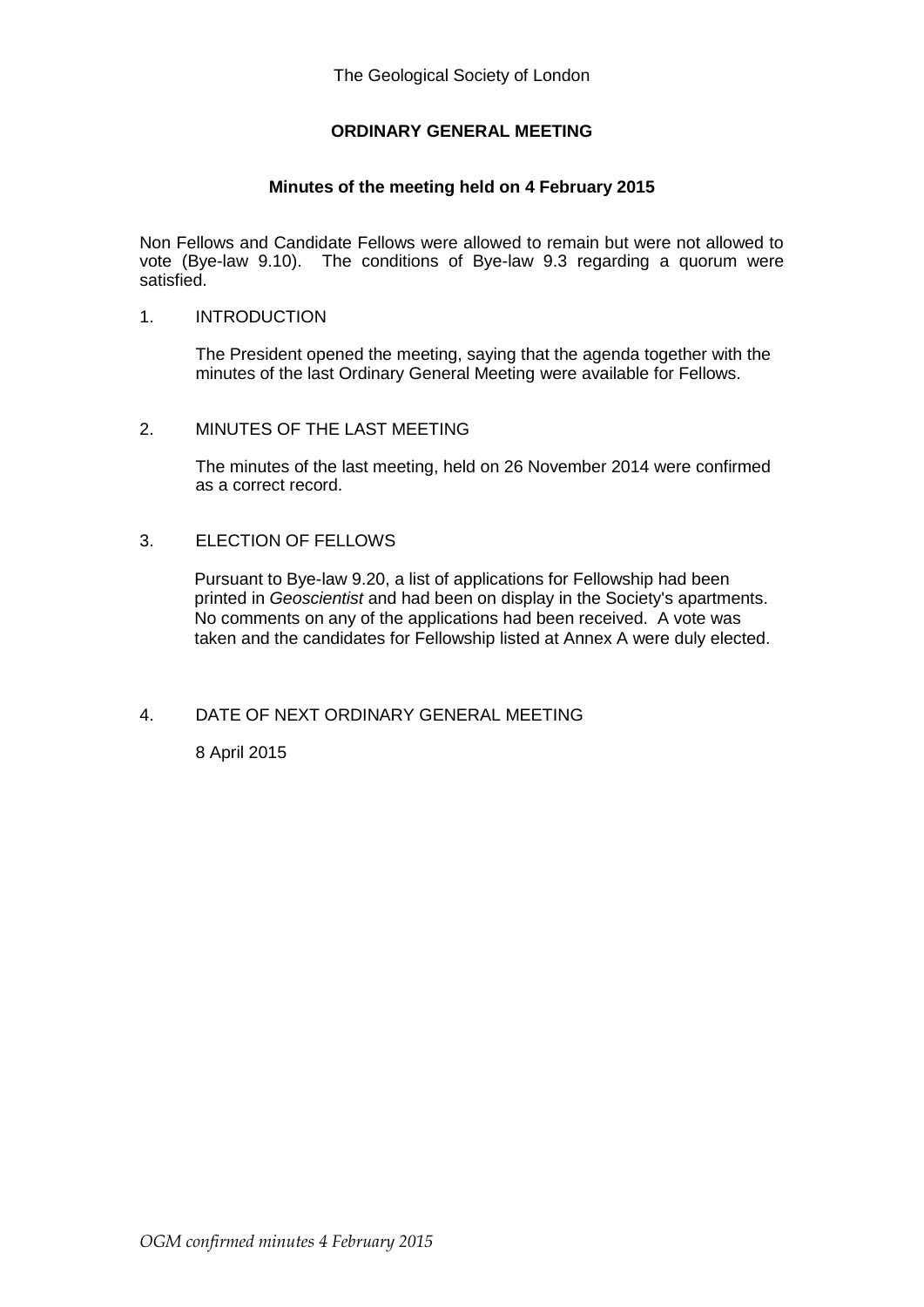## THE FOLLOWING NAMES WERE ELECTED TO FELLOWSHIP AT THE OGM ON 4 FEBRUARY 2015

113 applications for Fellowship of which 12 are upgrades from Candidate Fellowship.

*Point of interest: Charlie Downing one of the Upgrades will be our youngest fellow if elected at the age of 15.Gained a degree from the Open University.*

| <b>ANDERSON</b>      | Thomas                    |  |
|----------------------|---------------------------|--|
| <b>BARTLETT</b>      | <b>Thomas Samuel</b>      |  |
| <b>BATES</b>         | Gemma                     |  |
| <b>BEKOE</b>         | William Asiama            |  |
| <b>BENNETT</b>       | <b>Frances Ann</b>        |  |
| <b>BIGERNA</b>       | Alessandro                |  |
| <b>BLASI</b>         | Paola                     |  |
| <b>BONE</b>          | David Alan                |  |
| <b>BROWN</b>         | <b>Jaime Arthur Soans</b> |  |
| <b>BULLER</b>        | Stephanie                 |  |
| <b>BURTON</b>        | Richard                   |  |
| <b>CARTER</b>        | Michael                   |  |
| <b>CRAWFORD</b>      | Lucy                      |  |
| <b>CRITCHFIELD</b>   | <b>Thomas</b>             |  |
| <b>CURRIE</b>        | Jonathan                  |  |
| <b>DENISON SMITH</b> | Rebecca                   |  |
| <b>DEVOY</b>         | Gordon                    |  |
| <b>DINEEN</b>        | Kieran                    |  |
| <b>DREGHICIU</b>     | Rubin                     |  |
| <b>ELMES</b>         | Lewis Stephen             |  |
| FELEGYHAZY-          |                           |  |
| <b>MEGYESY</b>       | Andras                    |  |
| <b>FERRARI</b>       | James                     |  |
| <b>FISHER</b>        | Lucy                      |  |
| <b>FORTUNE</b>       | Greg                      |  |
| <b>GLEN</b>          | Aliyssa                   |  |
| <b>GOODALL</b>       | Huw                       |  |
| <b>GORNALL</b>       | Rosie                     |  |
| <b>GUY</b>           | Erin                      |  |
| <b>HANNON</b>        | Elizabeth                 |  |
| <b>HARDIE</b>        | John Robert               |  |
| <b>HARKIN</b>        | David                     |  |
| <b>HARKNESS</b>      | Michael                   |  |
| <b>HODGKINS</b>      | Sian                      |  |
| <b>HOGG</b>          | Glyn                      |  |
| <b>HOTHAM</b>        | Gregg                     |  |
| <b>HOULDEN</b>       | Lawrence John             |  |
| <b>HUGHES</b>        | Robert                    |  |
| <b>IJIEHON</b>       | <b>Enakhimion Samuel</b>  |  |

*OGM confirmed minutes 4 February 2015*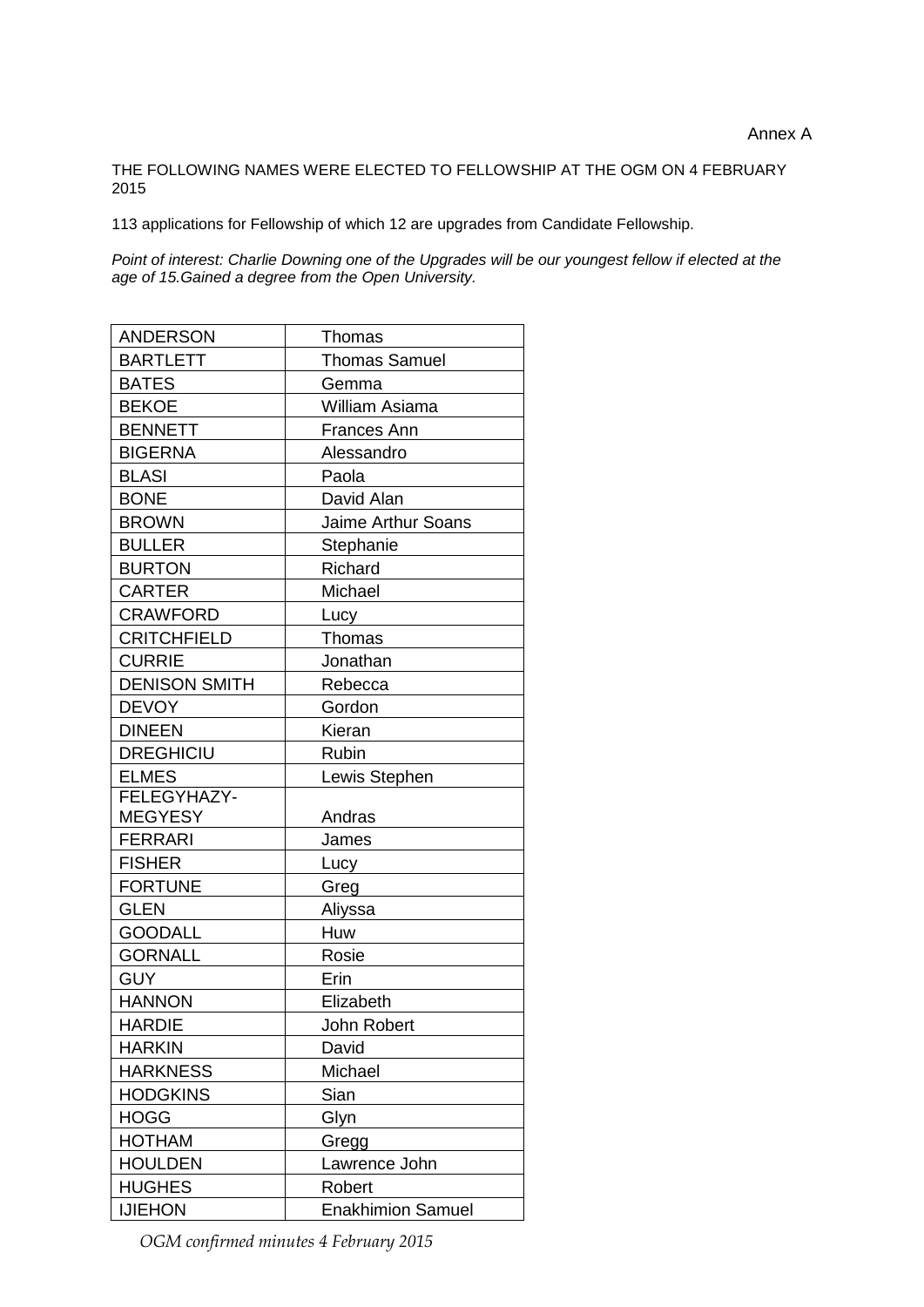| <b>ISIKE</b>       | <b>Felister Eluyiomon</b> |  |
|--------------------|---------------------------|--|
| <b>JESSETT</b>     | Alexandra                 |  |
| <b>JINADU</b>      | Oladimeji                 |  |
| <b>JOHNSON</b>     | David                     |  |
| <b>JOHNSON</b>     | Graham                    |  |
| <b>KIERNAN</b>     | Phillipa Louise           |  |
| <b>KING</b>        | Simon                     |  |
| <b>LAKE</b>        | Mathew                    |  |
| LAM                | Tsz Ho Jason              |  |
| <b>LANYON</b>      | George                    |  |
| LAU                | Pui Sai Esther            |  |
| <b>LAWRENCE</b>    | David                     |  |
| <b>LOUDON</b>      | <b>Scott</b>              |  |
| LÜTHJE             | Charlotta Jenny           |  |
| <b>LYNNE</b>       | Laura                     |  |
| <b>MAHAJAN</b>     | Aatisha                   |  |
| <b>MCAULEY</b>     | Francis                   |  |
| <b>MCINTOSH</b>    | Paul                      |  |
| <b>MCNAY</b>       | Rachel                    |  |
| <b>MOLYNEUX</b>    | lan                       |  |
| <b>MUCKLE</b>      | Jessica                   |  |
| <b>MULLIGAN</b>    | <b>Elena Clare</b>        |  |
| <b>MUNDAY</b>      | Stuart                    |  |
| <b>MUNRO</b>       | Michael                   |  |
| <b>MURPHY</b>      | Peter                     |  |
| <b>NEIL</b>        | Lauren                    |  |
| <b>NEWTON</b>      | William                   |  |
| <b>ONI</b>         | Olaoluwa                  |  |
| <b>OVERSTOLZ</b>   | Jenna                     |  |
| <b>PEARSE</b>      | <b>Scott</b>              |  |
| <b>PENDLEBURY</b>  | Matthew                   |  |
| <b>PERING</b>      | <b>Thomas David</b>       |  |
| <b>PETAIA</b>      | Etiana                    |  |
| <b>PETTERSEN</b>   | <b>Trine</b>              |  |
| <b>PHILLIPS</b>    | James                     |  |
| <b>POTTINGER</b>   | Rachel                    |  |
| <b>PRICE</b>       | Colin                     |  |
| REMMELZWAAL        | Serginio                  |  |
| <b>RUIVO FELIX</b> | Joao Filipe               |  |
| SAKER-CLARK        | Matthew                   |  |
| <b>SANDWELL</b>    | Paul                      |  |
| <b>SELL</b>        | Jane                      |  |
| SHAW-STEWART       | James Robert Houston      |  |
| <b>SHORTER</b>     | Kirsty                    |  |
| <b>SMITH</b>       | <b>Benjamin Charles</b>   |  |
| <b>SMITH</b>       | Katie                     |  |